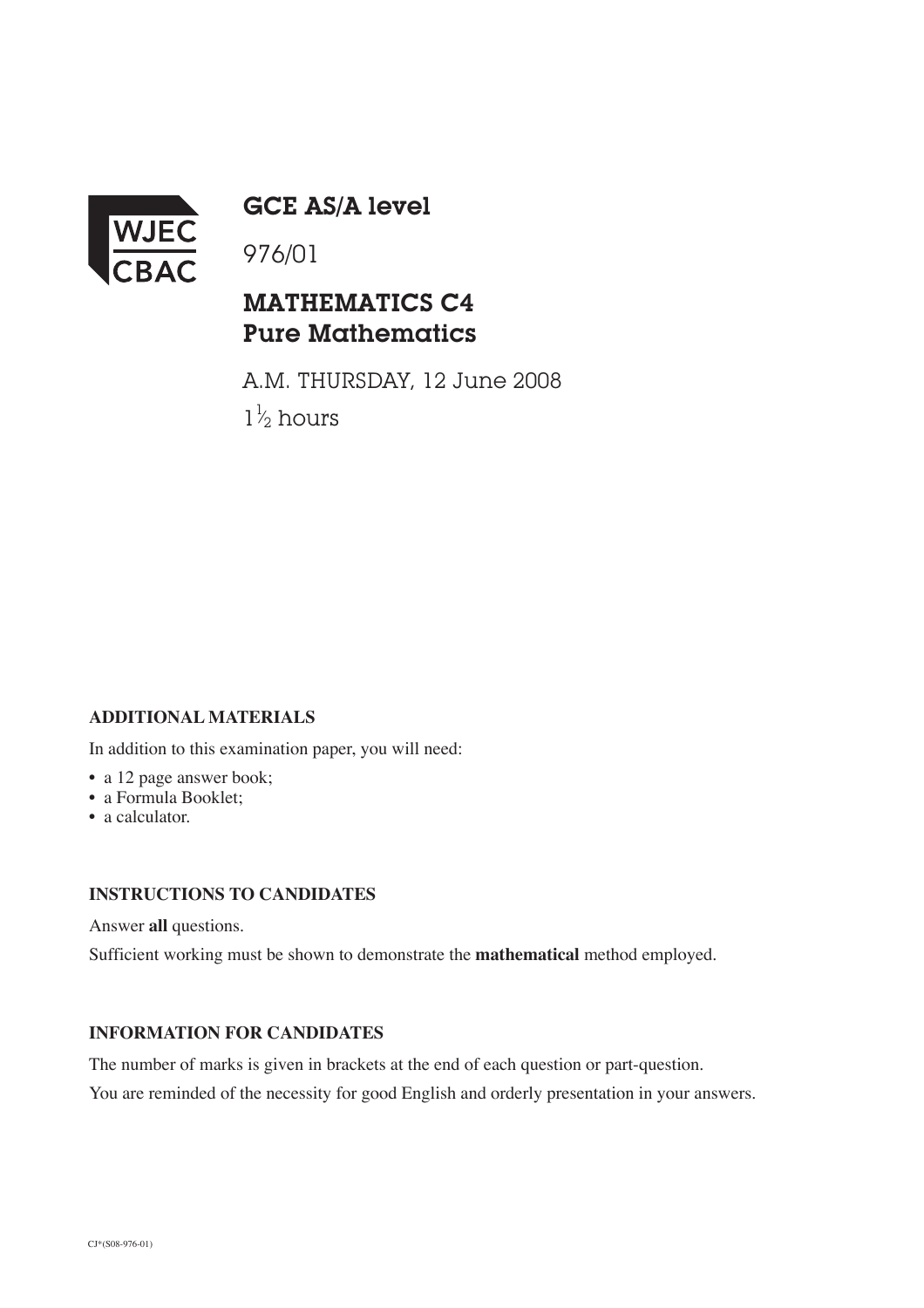**1.** Given that

$$
f(x) = \frac{1}{x^2(2x-1)} ,
$$

\n- (a) express 
$$
f(x)
$$
 in partial fractions,
\n- (b) find  $\int f(x) \, dx$ .
\n
\n[3]

**2.** Find the equation of the normal to the curve

$$
x^2 + xy + 2y^2 = 8
$$
  
at the point (-3, 1). [5]

- **3.** *(a)* Express 3cosx + 2sinx in the form  $R\cos(x \alpha)$ , where *R* and  $\alpha$  are constants with  $R > 0$  and  $0^{\circ} < \alpha < 90^{\circ}$ . [3]
	- *(b)* Find all values of *x* between 0° and 360° satisfying

$$
3\cos x + 2\sin x = 1.
$$
 [3]

- **4.** The region *R* is bounded by the curve  $y = x + \frac{3}{x}$ , the *x*-axis and the lines  $x = 1, x = 4$ . Find the volume generated when  $R$  is rotated through four right-angles about the *x*-axis.  $[7]$ *x*  $+\frac{3}{r}$
- **5.** The parametric equations of the curve *C* are  $x = 4\sin t$ ,  $y = \cos 2t$ .
	- (a) Find  $\frac{dy}{dx}$ , simplifying your answer as much as possible. [6] d *y x*
	- *(b)* Show that the equation of the tangent to  $C$  at the point  $P$  with parameter  $p$  is

$$
x\sin p + y = 1 + 2\sin^2 p.\tag{3}
$$

6. (a) Find 
$$
\int (3x+1) e^{2x} dx
$$
. [4]

*(b)* Use the substitution  $x = 3\sin\theta$  to show that

$$
\int_{1.5}^{3} \sqrt{9 - x^2} dx = \int_{a}^{b} k \cos^2 \theta d\theta ,
$$

where the values of the constants *a*, *b* and *k* are to be found.

Hence evaluate 
$$
\int_{1.5}^{3} \sqrt{9 - x^2} dx
$$
 [8]